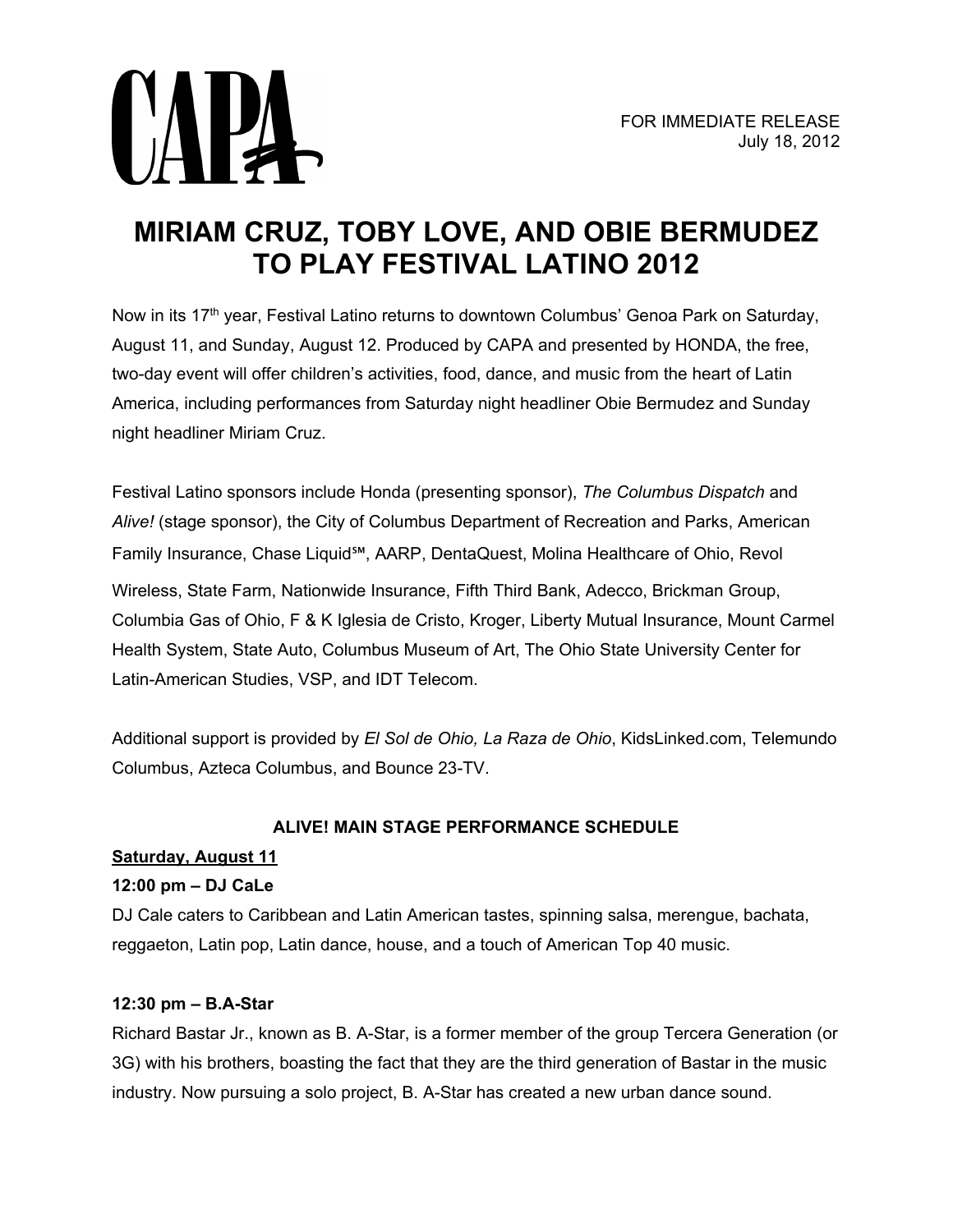#### **1:00 pm – Zancudo**

Lead by Victor Zancudo, this band fuses Latin pop with traditional and modern rhythms to create a sound that will make you want to dance. [www.myspace.com/victorzancudomusic](http://www.myspace.com/victorzancudomusic) 

## **2:30 pm – Tony Vega**

A renowned salsa singer and bandleader from Puerto Rico, Tony Vega earned a Gold Record for his album *Lo Mio es Amor* (*My Thing is Love*) which included the songs "Ella" ("She") and the English language track "Love is Forever." He also won a Platinum Record for his album *Uno Mismo* (*Yourself*).

# **4:15 pm – Johnny Rivera**

Puerto Rican salsa sensation Johnny Rivera boasts ten albums in his more than 30 years as a Latin singer. His contemporary style combines his exquisite romantic delivery with swinging and aggressive arrangements, earning him four appearances in the top of *Billboard*'s Tropical/Salsa chart.

## **6:00 pm – Obie Bermudez**

R&B/salsa singer, composer, and Platinum recording artist Obie Bermudez includes a social message in his music, which earned him a 2005 Latin Grammy for Best Male Pop Vocal Album for *Todo el Año* (*All Year Long*).

## **Sunday, August 12**

## **12:00 pm – DJ CaLe**

DJ Cale caters to Caribbean and Latin American tastes, spinning salsa, merengue, bachata, reggaeton, Latin pop, Latin dance, house, and a touch of American Top 40 music.

# **2:30 pm – Déjà Vu Latin Fusion Band with Enrique Infante**

Fronted by singer, songwriter, and musician Enrique Infante, Déjà Vu is a Latin fusion rhythms band. Recipient of a 2010 "Premio Orgullo Peruano" (Peruvian Pride Award), Enrique's song "Colors of Columbus" was selected as one of the winners for the "200Columbus in Song Contest." He released his second album *Canciones Ajenas* (*Other People's Songs*) in 2012. [www.DejaVuLatinFusion.com](http://www.dejavulatinfusion.com/)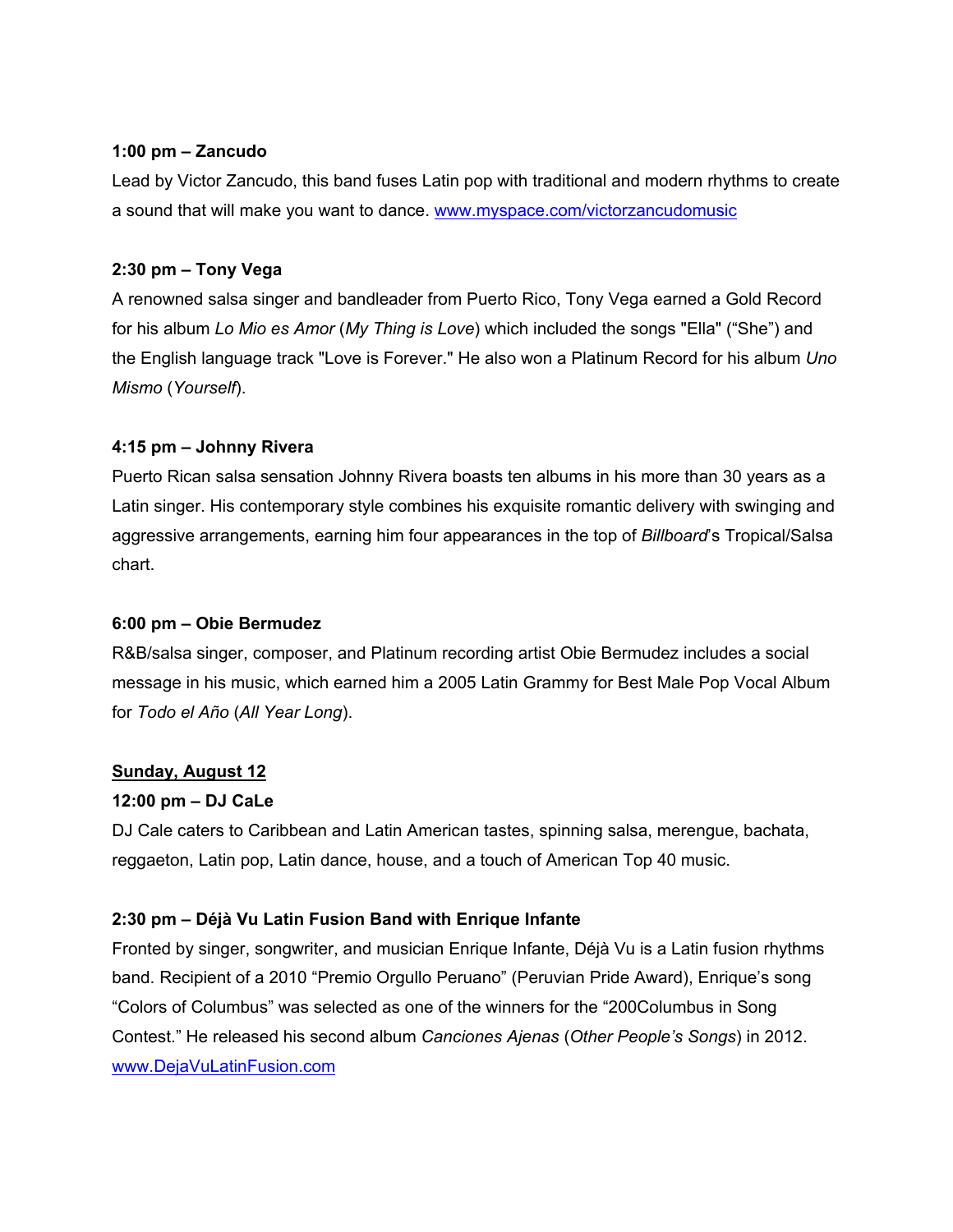#### **4:15 pm – Toby Love**

A former member of the Dominican-American boy band Aventura, vocalist Toby Love performs a unique pop style that mixes R&B, hip-hop, and elements of the traditional Dominican musical form, bachata. [www.tobyloveofficial.com](http://www.tobyloveofficial.com/)

#### **6:00 pm – Miriam Cruz**

Best known for her tenure as the lead vocalist of Las Chicas del Can during the 1980s and early '90s, Miriam Cruz is a merengue singer and actress from the Dominican Republic who made her successful solo debut in 1993. Cruz hits include "Tómalo Tú," "La Loba," "Te Propongo," and "Agua de Sal." She then took a break from music and established herself as an accomplished actress. Beginning in 2011, she has mounted a comeback as a singer, releasing the singles "Es Cosa de Él," "Es Necesario," and "La Carnada." [www.miriamcruz.com](http://www.miriamcruz.com/) 

# **DANCE PLAZA**

## **Saturday, August 11**

1:00 pm – Children (6-12yrs) from Centro Esperanza Latina's folklore classes group, "Danzas de America," will perform traditional dances from Mexico, Peru, and Colombia. [www.CenterForLatinHope.org](http://www.centerforlatinhope.org/) 

3:30 pm – Dayton-area dance company Grupo Caribe will hold a demonstration of the dances of Puerto Rico.

5:30-6 pm – Toledo-based dance company El Corazon de Mexico Ballet Folklorico will demonstrate the beauty and charm of traditional Mexican dances. [www.ElCorazonDeMexicoDance.com](http://www.elcorazondemexicodance.com/)

## **Sunday, August 12**

1-1:30 pm – Toledo-based dance company El Corazon de Mexico Ballet Folklorico will demonstrate the beauty and charm of traditional Mexican dances. [www.ElCorazonDeMexicoDance.com](http://www.elcorazondemexicodance.com/) 

1:45-2:30 pm – Catch a showcase and celebration of modern Latino style in the Latin Fashion Show. Local adults and children will model a progression of fashion from traditional Latin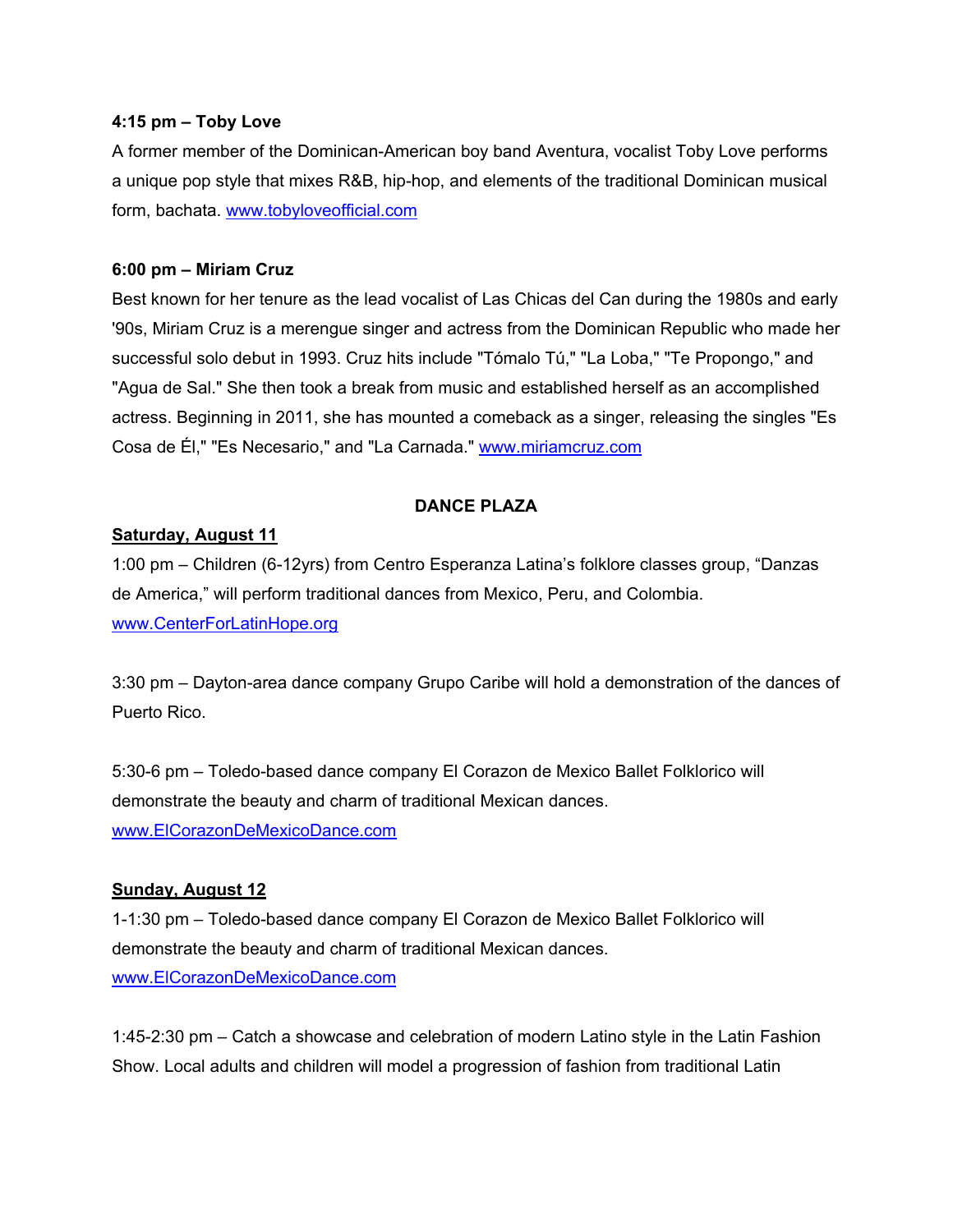clothing through the modern designs of today in a live, runway show. Makeup services provided by Mary Kay Cosmetics. Hair services provided by Sol y Luna.

5:15 pm –Perlas Del Caribe, a diverse dance group from Cleveland, will demonstrate merengue, the official dance of the Dominican Republic, and salsa, which originates from the Cuban Son style of dancing.

# **AMERICAN FAMILY INSURANCE CHILDREN'S AREA**

12 pm – 6 pm daily, located next to the Dance Plaza, no charge for activities

# **Saturday, August 11**

12:00 pm – Watch a taekwondo exhibition given by instructor Enrique Infante and a few intermediate students from the Columbus-based Centro Esperanza Latina and Infante Taekwondo School.

2:00-3:00 pm – Local Latin fusion artist Enrique Infante will host an interactive hour for children in which they can sing along with traditional Hispanic songs, listen to short stories about Latin American culture, and join a drum circle.

3:30-4:00 pm – So cold, it's hot! Join COSI for their live, liquid oxygen show and learn more about one of the coldest liquids on earth and the amazing things it can do.

4-5 pm – Columbus Clippers mascot Lou Seal will visit the Children's Area to meet young fans and pose for pictures. [www.ClippersBaseball.com](http://www.clippersbaseball.com/) 

## **Sunday, August 12**

2:00-3:00 pm – Columbus Crew players will hold a free children's soccer clinic and sign autographs for fans. The Crew Cat mascot will also make an appearance. [www.TheCrew.com](http://www.thecrew.com/) 

3:30-4:00 pm – So cold, it's hot! Join COSI for their live, liquid oxygen show and learn more about one of the coldest liquids on earth and the amazing things it can do.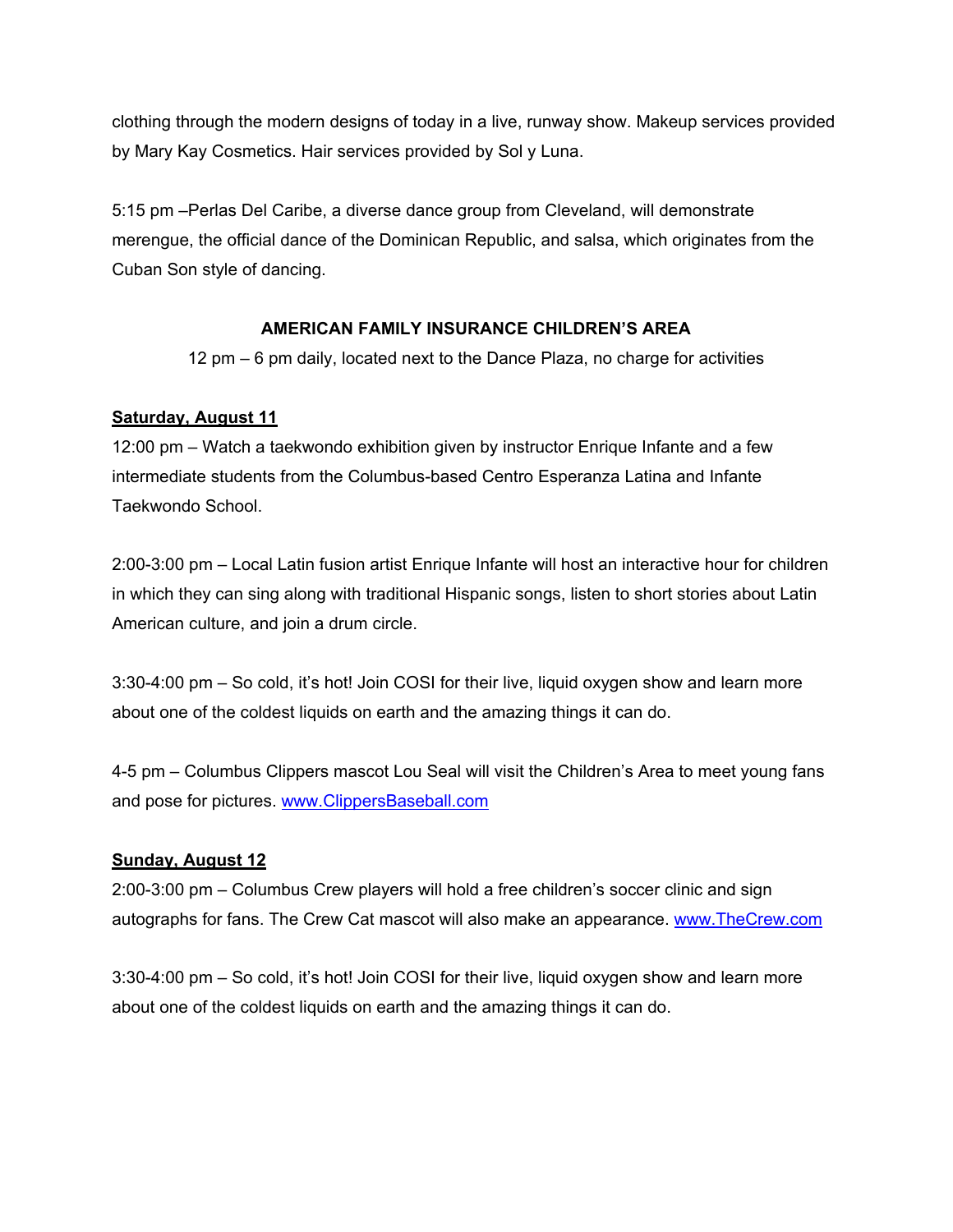4:00-5:00 pm – Local Latin fusion artist Enrique Infante will host an interactive hour for children in which they can sing along with traditional Hispanic songs, listen to short stories about Latin American culture, and join a drum circle.

Additional children's activities will include:

**COSI's Science Spot** – This traveling exhibition gives families the opportunity to play, explore, and learn about science together with hands-on kiosks featuring activities to help children learn about basic science concepts, including force and motion, structures, magnetism, gadgets, and more.

**Mexican Flowers** – Big, beautiful flowers are used in Mexico to decorate on days of celebration. Join the members of Organización de Damas Latinas as they help children construct these colorful creations.

**Balloon Twisters** – Balloon artists from Creative Distinctions will create fun balloon designs for children from 2-4pm daily.

#### **ARTISTS' SHOWCASE**

Ohio-based Latin artists will display and sell their visual artwork in the Artists' Showcase area. Featured artists will be:

**Abraham Cordova** – Winner of the 2002 Scholastic Art and Writing American Visions Award and a 2006 graduate of the Columbus College of Art and Design, Cordova specializes in portraits done with watercolors, charcoal, and colored pencils.

**Vrindarani Muñoz** – With a degree in art design and communication, Munoz's art pieces have been exhibited in many galleries and festivals. She enjoys portraits of human figures in faces created with acrylic, oil, and watercolor paints.

**Carlos Roa** – Influenced by native roots and inspired by other cultures, painter Carlos Roa takes colors, designs, and dream influences and applies them to his work in an effort to visually express things in a diversified way. His main goal is to inspire and unify his audience through his unique style.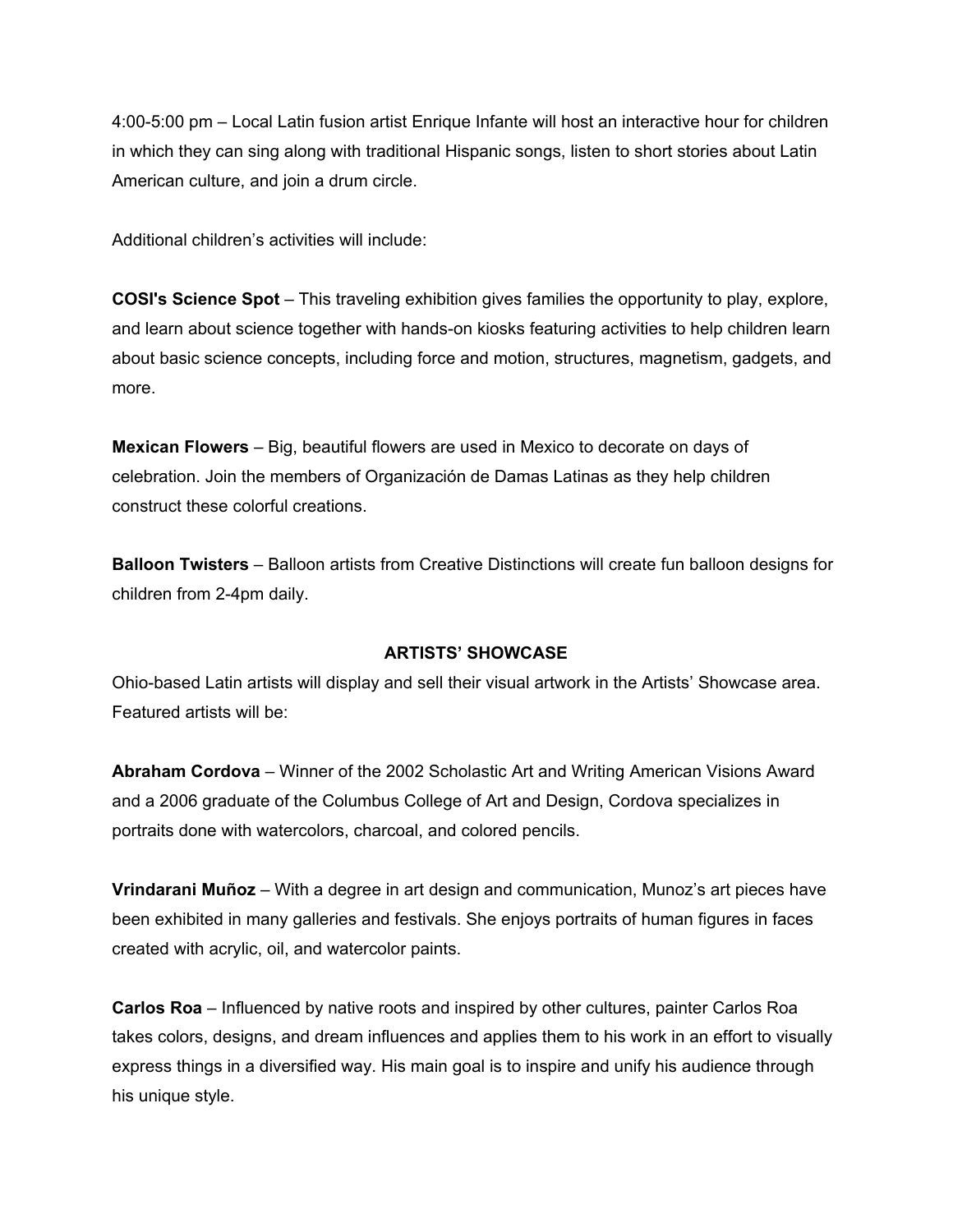# **COMMUNITY RESOURCES AREA**

The following organizations will have information available about education and community programs:

Big Brothers Big Sisters of Central Ohio [www.bbbscolumbus.org](http://www.bbbscolumbus.org/)  Economic and Community Development Institute [www.ecdi.org](http://www.ecdi.org/)  Girl Scouts of Ohio's Heartland Council, Inc. [www.gsoh.org](http://www.gsoh.org/)  Homes on the Hill Community Development Corporation [www.hoth-cdc.org](http://www.hoth-cdc.org/)  Montaña de Luz/Office for Catholic Latino Ministry [www.montanadeluz.org](http://www.montanadeluz.org/)  U.S. Department of Labor Occupational Safety and Health Administration www.osha.gov

# **HEALTH & WELLNESS AREA**

The following organizations will offer health screenings and bilingual information on health and social services:

Central Ohio Diabetes Association [www.diabetesohio.org](http://www.diabetesohio.org/)  Columbus Division of Fire Recruitment Office [www.columbusfire.org](http://www.columbusfire.org/)  Flying Horse Farms [www.flyinghorsefarms.org](http://www.flyinghorsefarms.org/)  Franklin County Office on Aging [www.officeonaging.org](http://www.officeonaging.org/)  Maryhaven [www.maryhaven.com](http://www.maryhaven.com/)  St. Vincent Family Centers www.svfc.org

# **FOOD VENDORS**

Festival Latino will offer a variety of cuisine from Latin America and beyond. Vendors include:

Antojitos Criollos (Puerto Rican fare) Azteca Catering (Mexican fare) D'Angelo's Bakery (Argentinean pastries and paellas) D's Dogs (hot dogs) El Manantial Latino (Columbian fare) Frozen Bananas Giant Lemonade Cup I Cee Rainbows (Italian ice)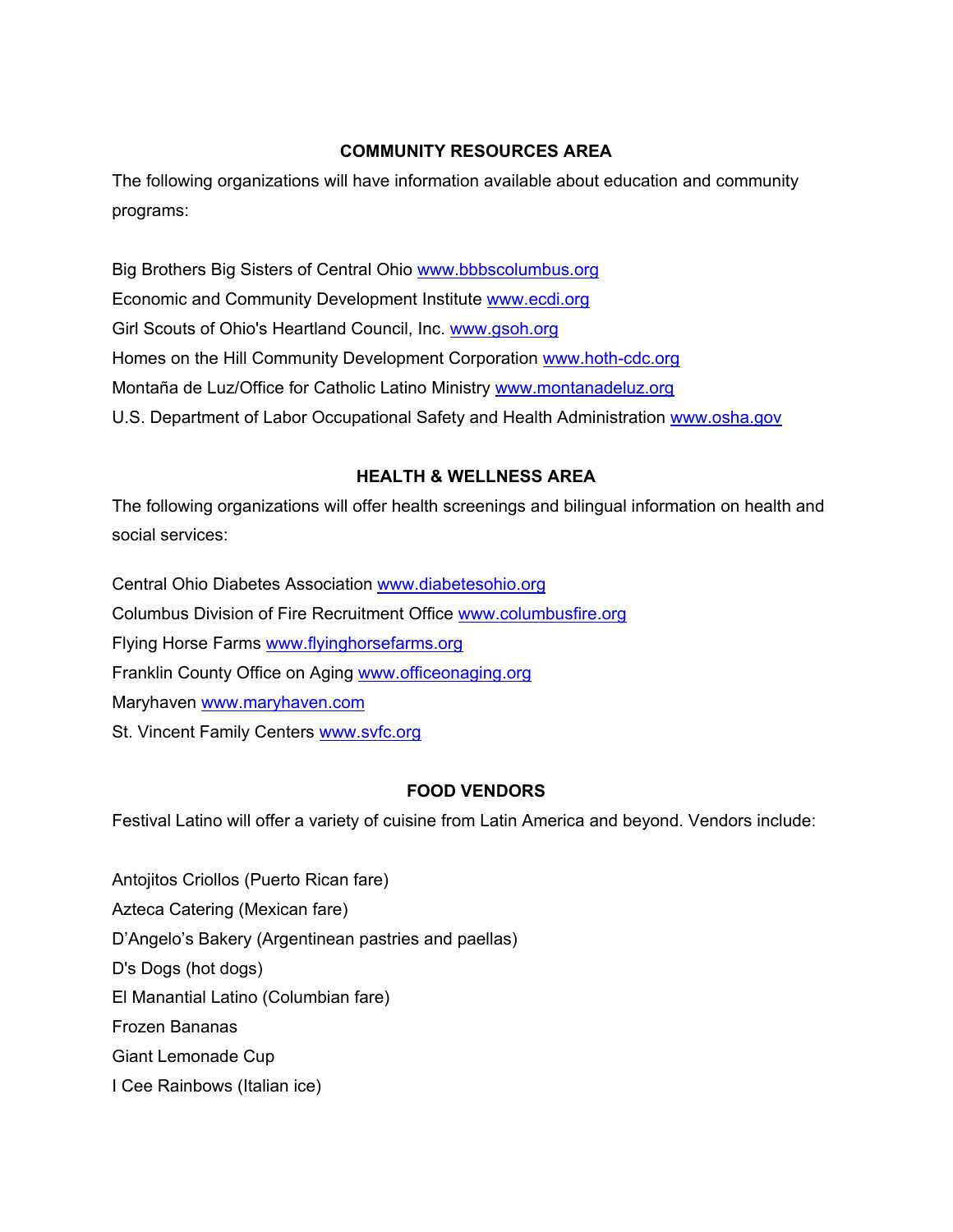Manna Banana (chocolate-dipped bananas) Panaderia Oaxaqueña (Mexican fare) Piña Colada Pollos el Autentico (Peruvian fare) Rancho Mateo (Columbian and South American fare) Rapicci's Italian Ice Sabor Boricua (Puerto Rican fare) Sanders Concession (funnel cakes, elephant ears, lemonade, snow cones) The Spot Latin Grill (Nicaraguan fare) Weldon's Ice Cream

#### **MARKETPLACE**

The Festival Latino marketplace will include jewelry, arts, crafts, and a variety of other traditional items from Latin America. Vendors include:

A Face Painting Mom (face painting) Inty Reymi (Ecuadorian crafts) La Casa Latina (gold jewelry) Latin Souvenirs (flags, t-shirts, jewelry, etc.) Lidia's Place (flags, t-shirts, jewelry, etc.) Mary Kay Cosmetics Richard Herman & Associates (immigration books) Sumakta (Andes crafts)

#### **Festival Policy**

Guests are encouraged to bring blankets for lawn seating. Chairs, tents, pets, handbills, solicitation or unauthorized sales, coolers, bicycles, and skateboards are not permitted.

#### **Rain Policy**

Festival Latino is a rain or shine event. There is no rain location.

#### **Parking**

Paid parking for the public and handicapped is available at COSI (333 W. Broad St.), Veterans Memorial (300 W. Broad St.), and nearby surface lots.